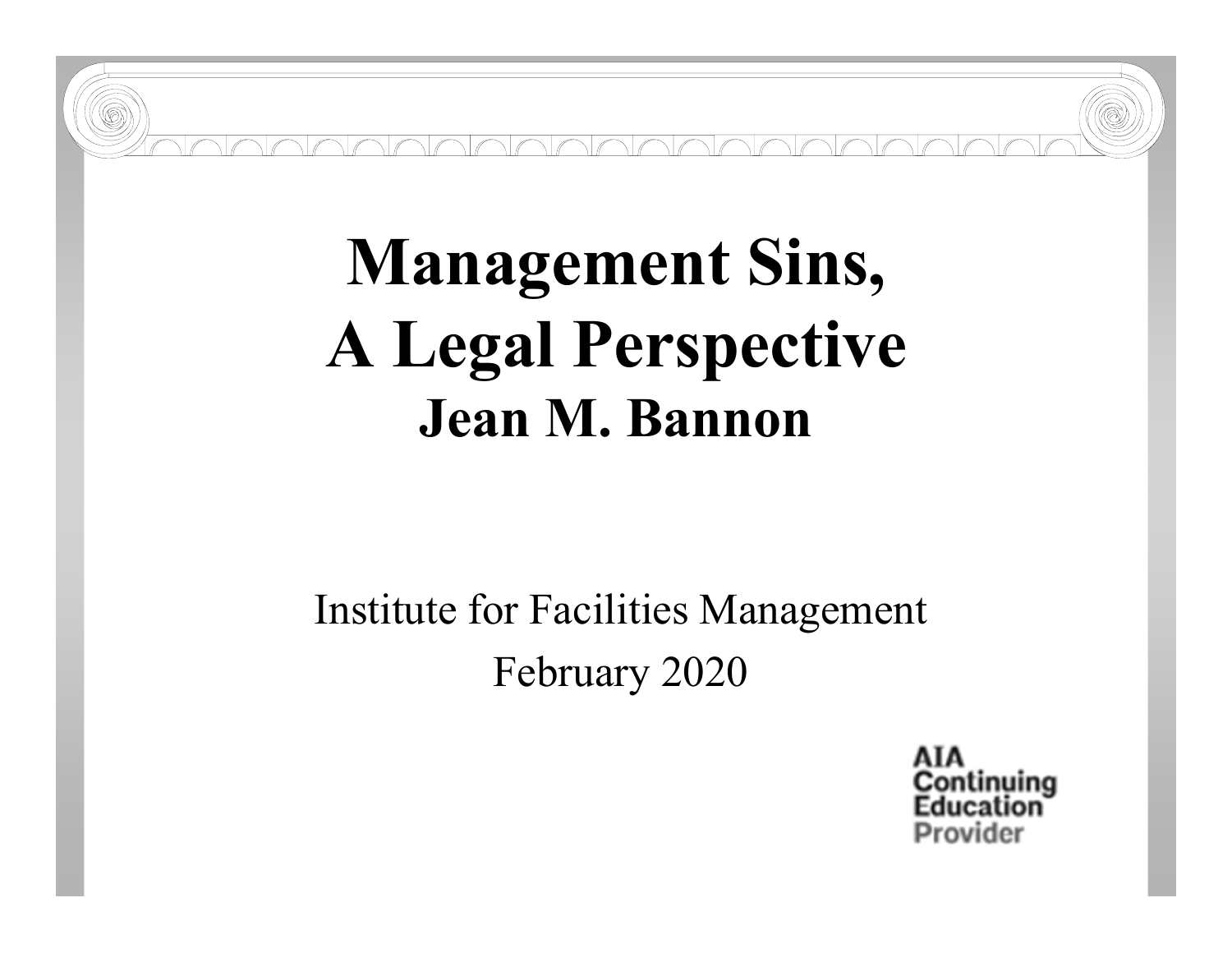#### **AIA Information**

Credit(s) earned on completion of this course will be reported to American Institute of Architects (AIA) Continuing Education Session (CES) for AIA members.

Certificates of Completion for both AIA members and non-AIA members are available upon request.

This course is registered with AIA CES for continuing professional education. As such, it does not include content that may be deemed or construed to be an approval or endorsement by the AIA of any material of construction or any method or manner of handling, using, distributing, or dealing in any material or product.

Questions related to specific materials, methods, and services will be addressed at the conclusion of this presentation.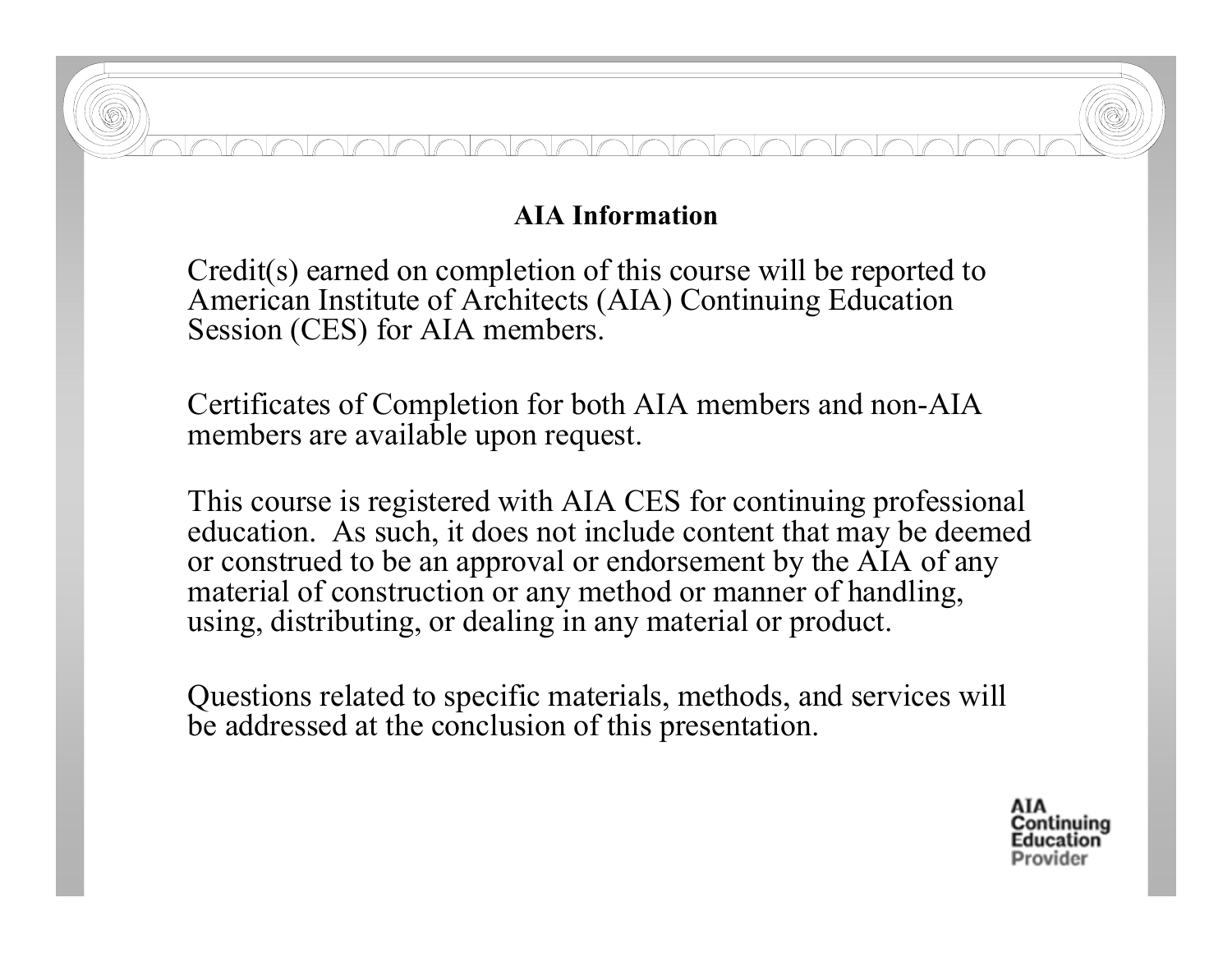#### **Course Description**

This course will help managers to avoid committing one of the seven "sins" that lead to the most serious consequences in the employment setting. An employer's best defense in avoiding employment lawsuits and minimizing costs to defend lawsuits in the competency of the employer's mangers. We will discuss ways to avoid making mistakes and decrease the chance of a lawsuit and increase your ability to defend those lawsuits that are filed

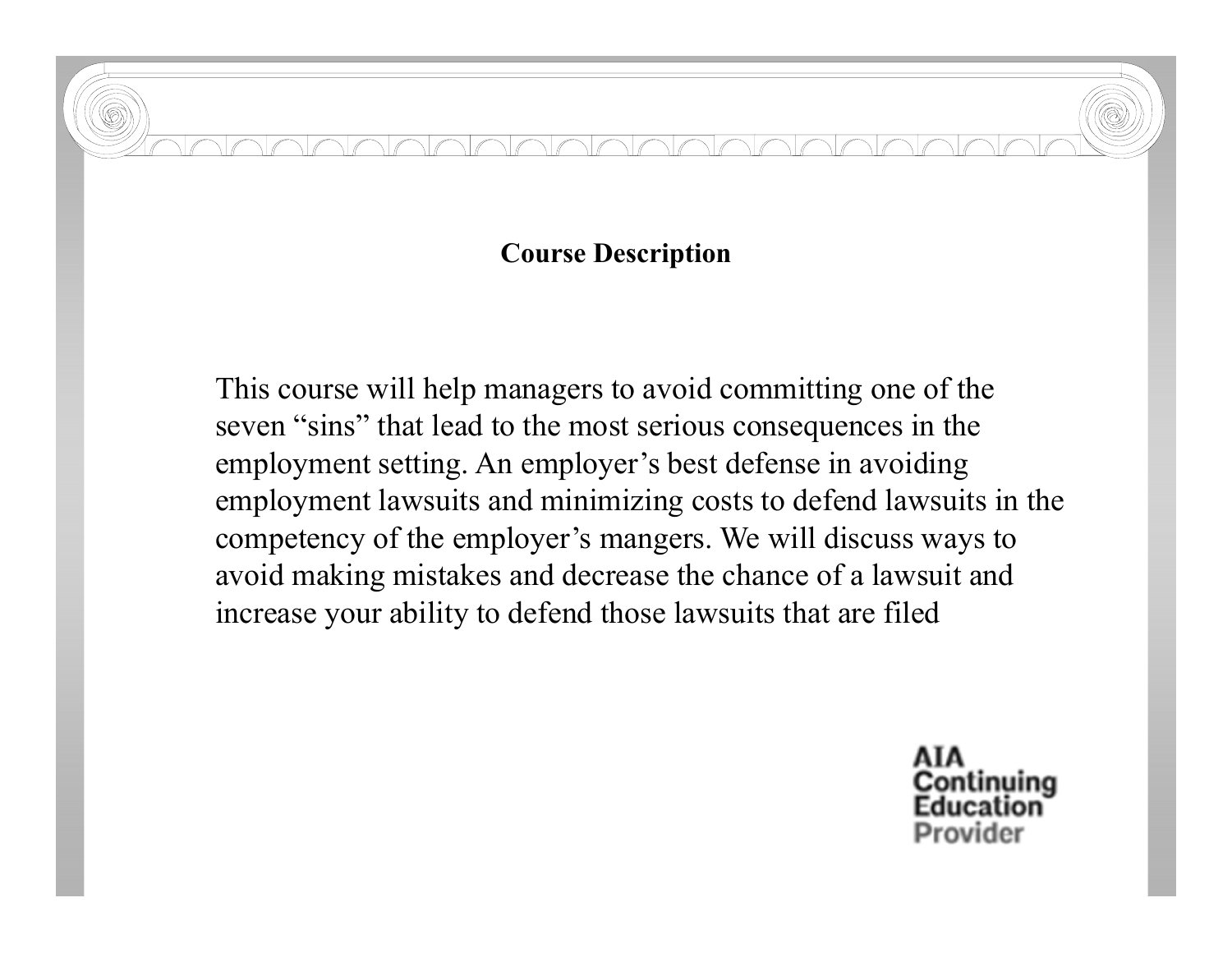#### **Learning Outcomes**

NAMM

- ◆ Learning Objective 1: Learn the best defense in avoiding employment lawsuits.
- ◆ Learning Objective 2: Discuss ways to avoid making mistakes.
- ◆ Learning Objective 3: Learn to decrease the chances for a lawsuit.
- Learning Objective 4: Learn to increase your ability to defend lawsuits.

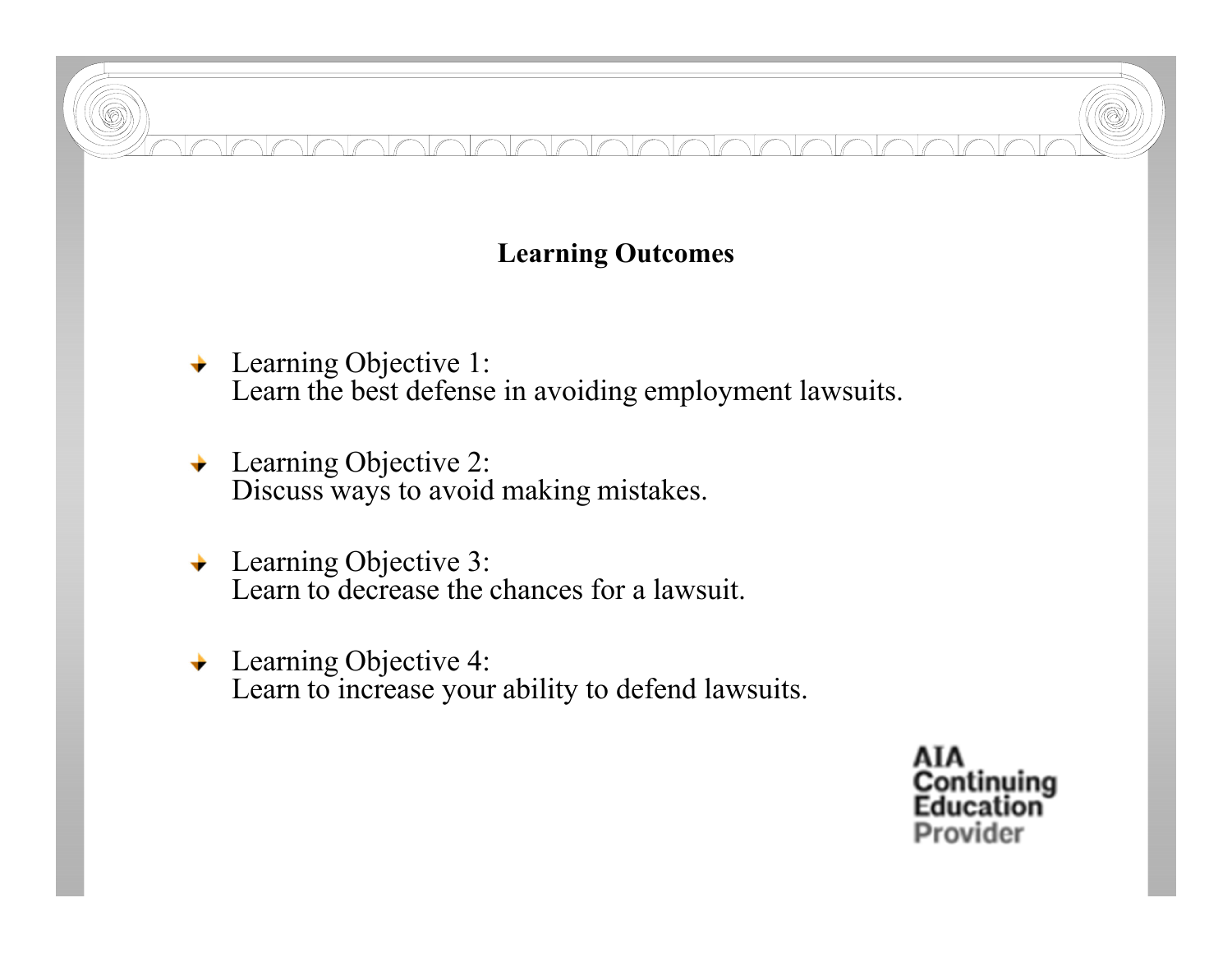### **SIN #1FAILING TO ADDRESS PROBLEMS**

#### **Failure to deal honestly and fairly with difficult employees**

- Confronting an employee about problems is uncomfortable.
- Many managers simply do nothing.
- "Failure to act" is fundamentally unfair to the employee and the employer.
- In the courtroom, a "failure to manage" can have devastating consequences.
- Juries do not necessarily focus on the technicalities of the law, they care only about FAIRNESS

#### **What's A Manager To Do?**

#### *Get Help:*

Human Resources Department can provide assistance to managers. Have an objective person review the proposed action -- act as a "juror."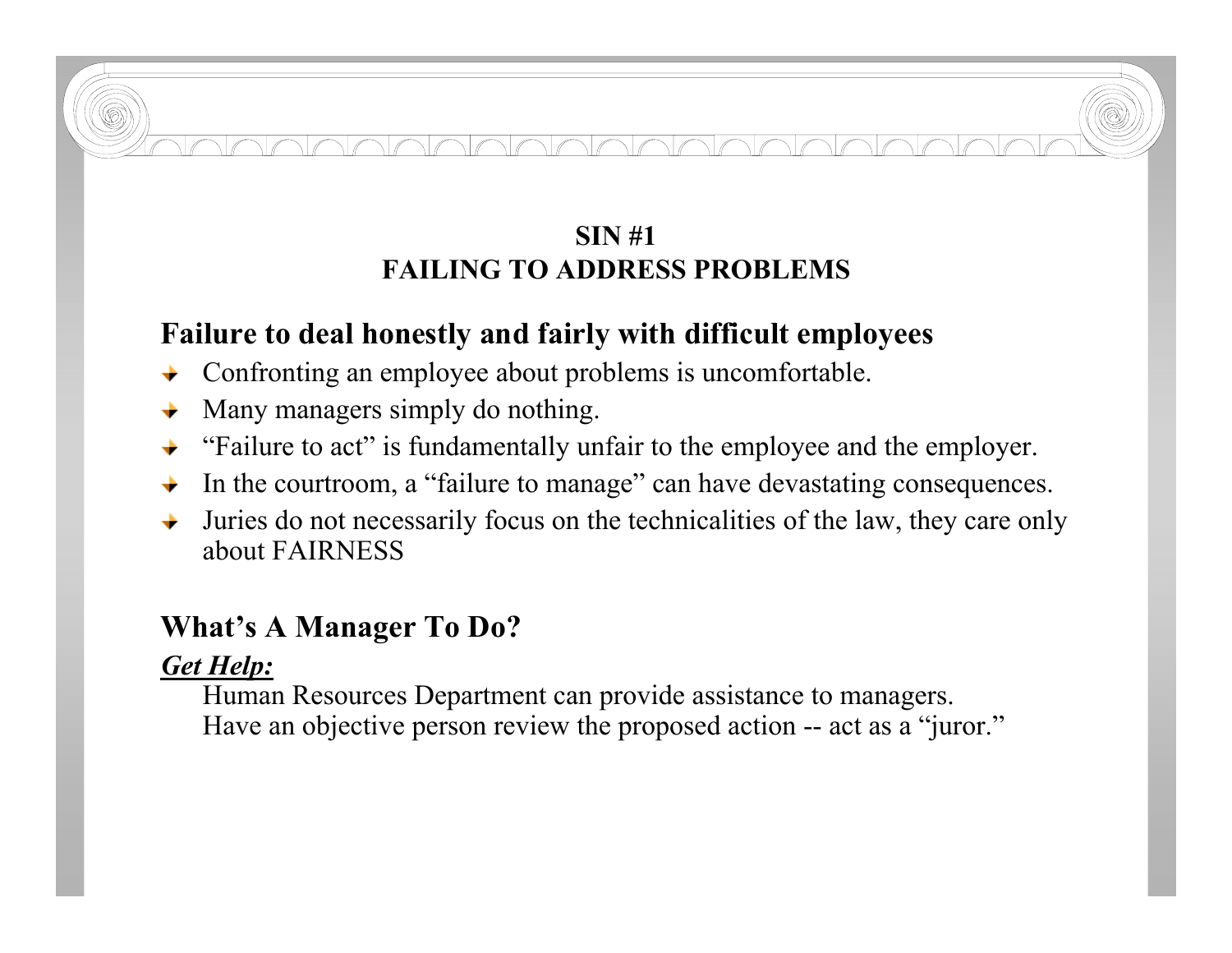#### *Communicate Concerns***:**

**Use the "3 F's" -** *fair, forthright and firm -*

# **Fair -**

(1) how he/she has treated other employees for similar infractions

(2) whether the employee understood the manager's expectations and the consequences for failing to meet them

(3) whether there are extenuating circumstances which might explain the behavior

(4) whether the employee has any past discipline.

# **Forthright** –

Ensure that the employee is notified of the manager's real concerns.

#### **Firm –**

Ensure that employee understands that changes *must* be made.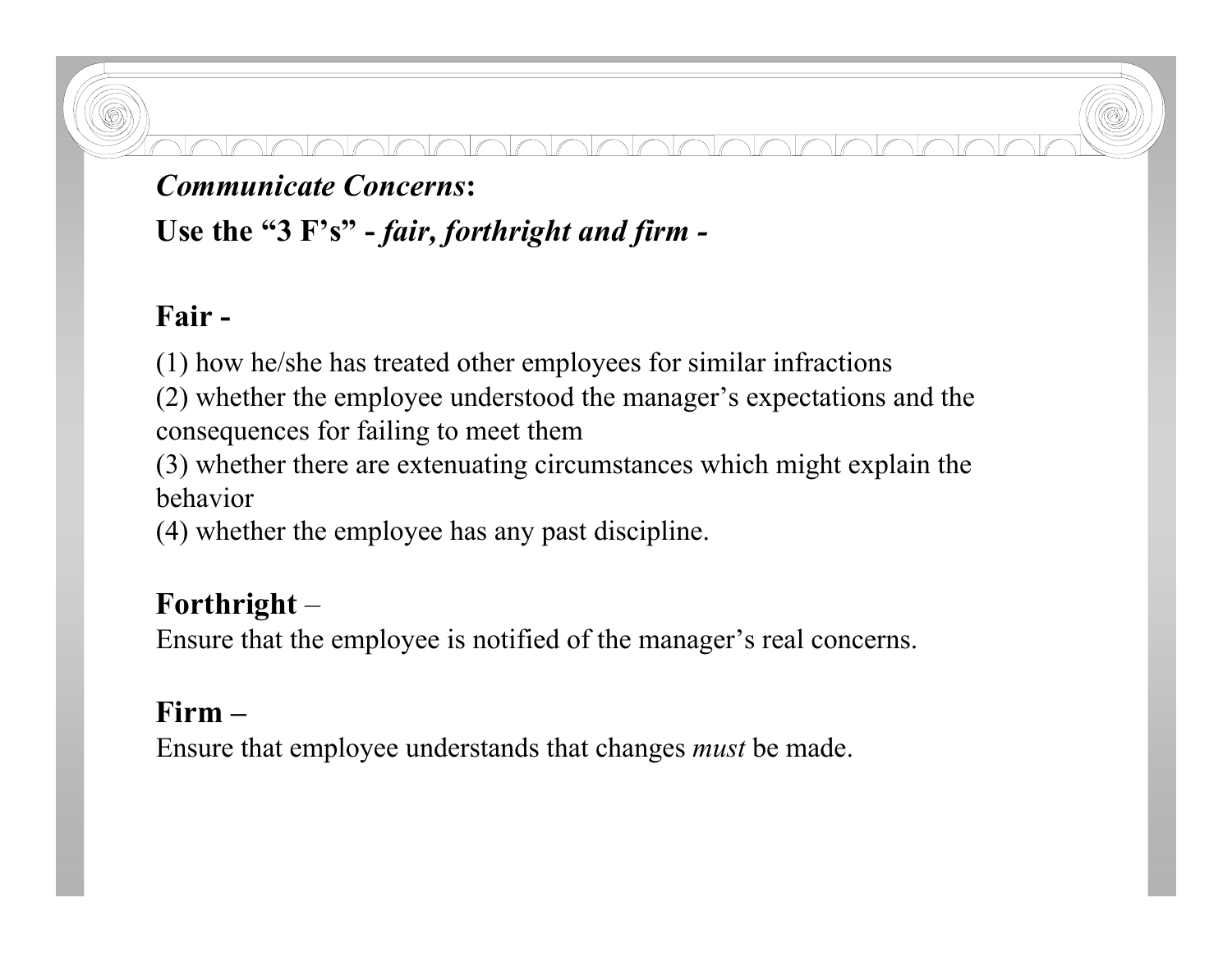# *How to Deliver the Message:*

- Face-to-face meetings
	- E-mail
- Formal memorandum

# *Annual reviews:*

- Need to be accurate
- Follow-up evaluations

# **The Gotchya Game**

- $\bullet$  Unfair  $-$
- Tolerate an unacceptable level of performance for an extended period of time then think "Ah ha! Now I can finally fire him," after one big mistake.
	- Pretext?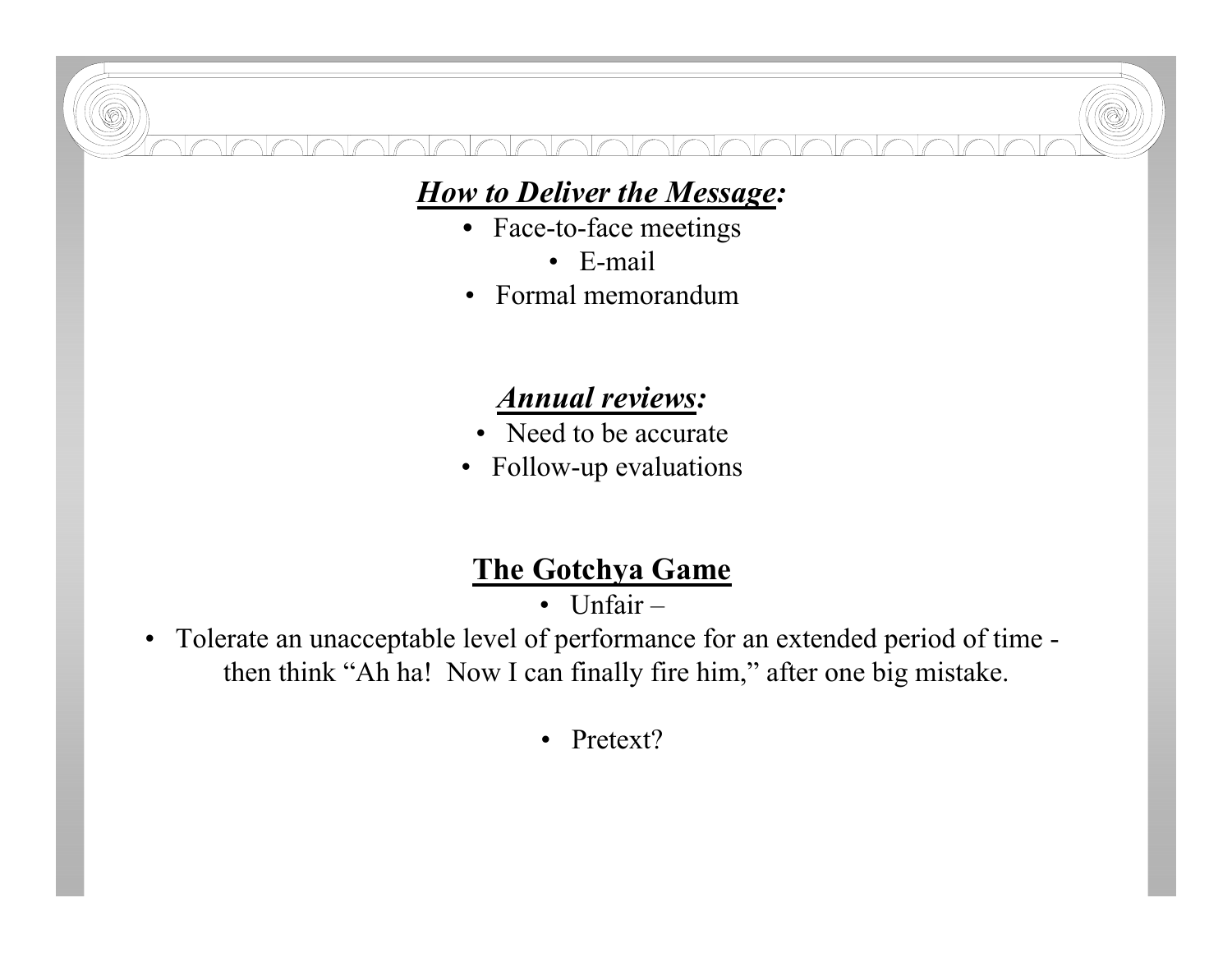# **SIN #2PROMOTING EMPLOYEES WITHOUT MANAGEMENT TRAINING**

• Promoting employees with excellent technical skills into management positions, sometimes with little or no management training.

• Ensure that new managers receive appropriate management training:

• Training on all important company policies:

• Hiring, performance management, progressive discipline, sick and annual leave, grievance processes or dispute resolution, and antiharassment.

• Effective communication skills.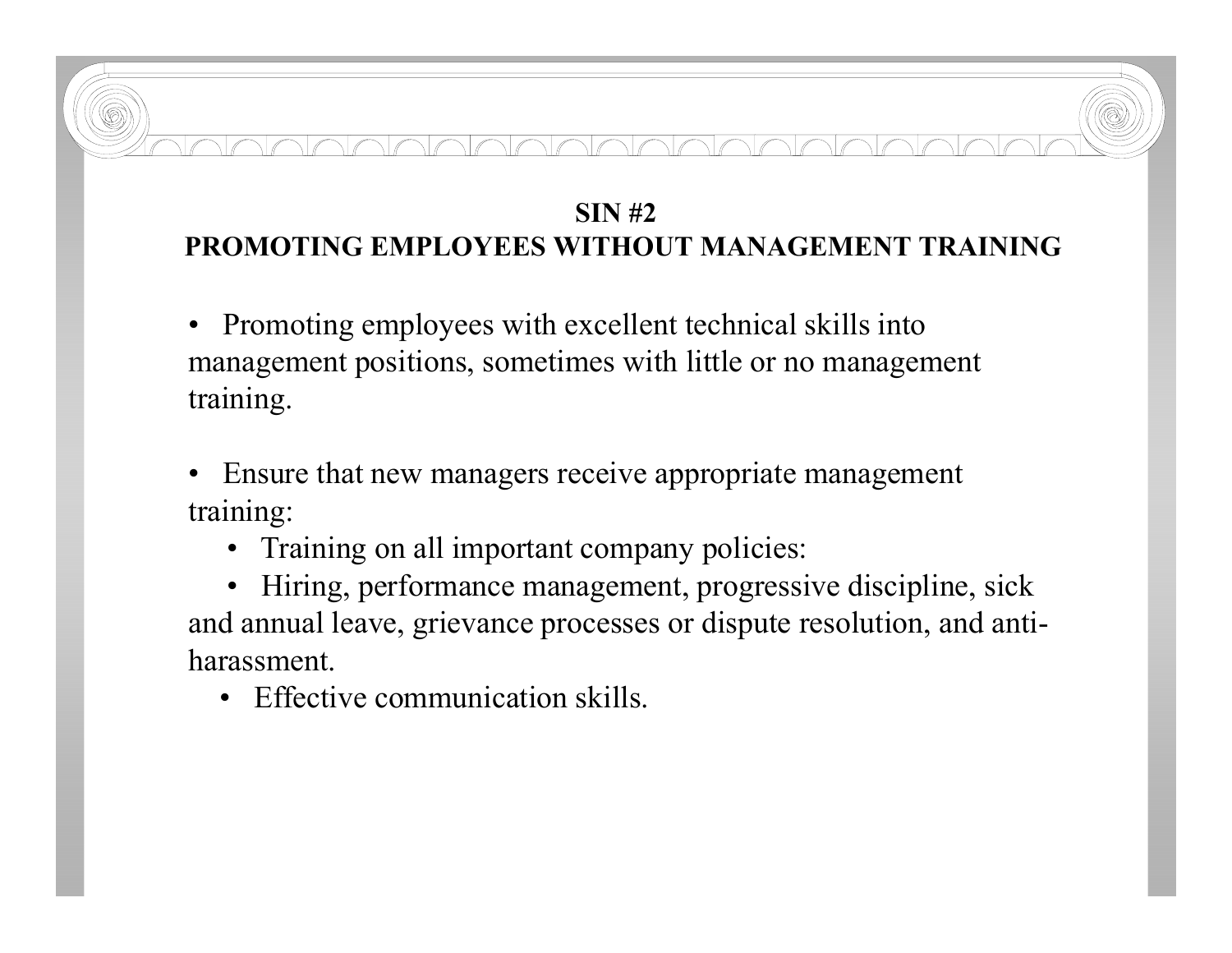# **SIN #3**

#### **ASSIGNING NEW MANAGEMENT TO "CLEAN HOUSE"**

#### **Assigning a new manager to a department with one or more difficult employees**

#### **Marching Orders - "Clean up the department."**

- Meet with each employee to discuss job duties
- Set goals and expectations
- Establish a new baseline for all employees in the department
- Avoid taking swift action with respect to an employee who has been identified as a problem.

REMEMBER: An employee who created problems for one manager can sometimes succeed under a new manager.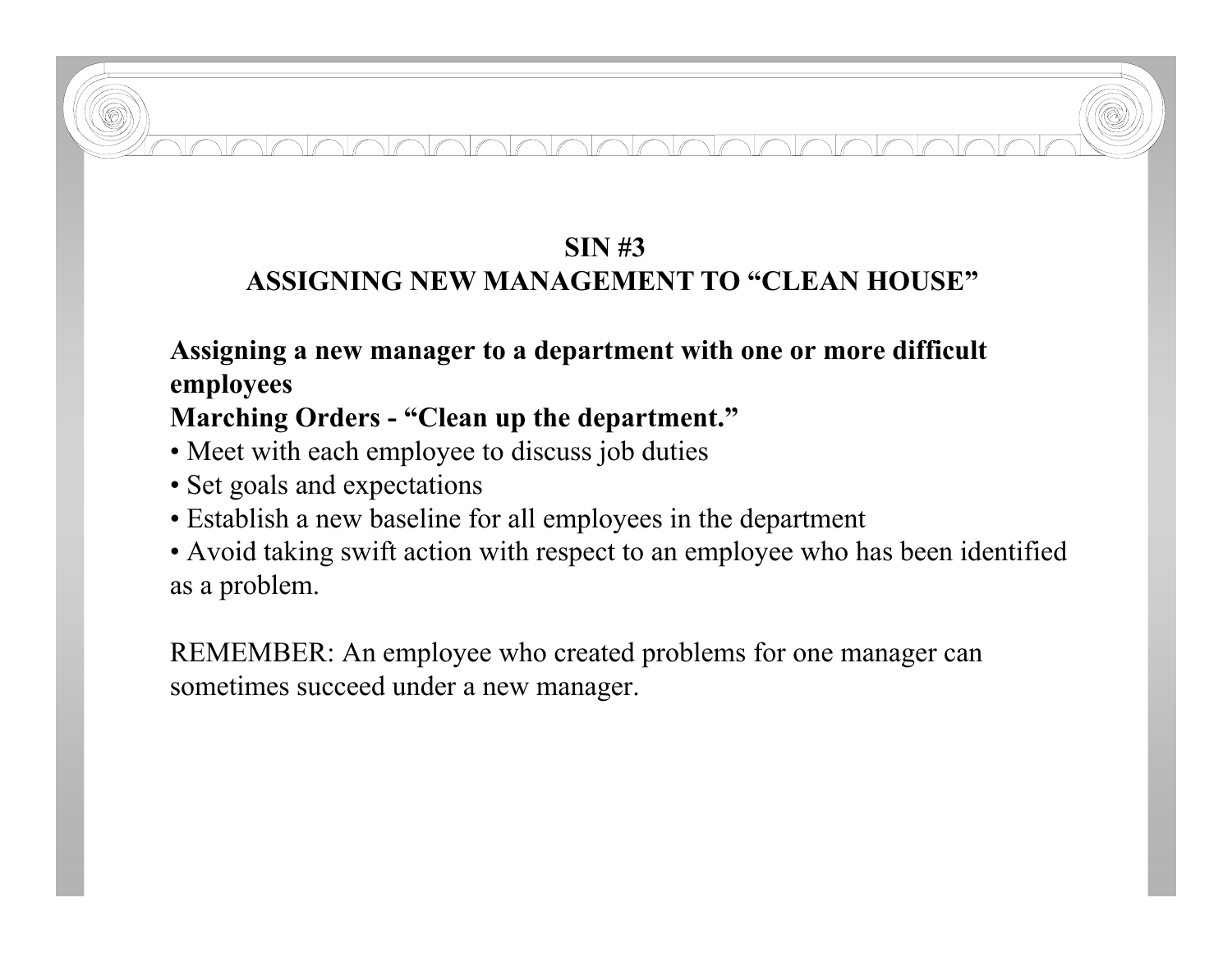#### **SIN #4 IMPROPER DOCUMENTATION**

**Proper documentation can often be the difference between winning or losing an employment case.** 

#### **Difficult to recall oral warnings without documentation.**

#### **Document Discussions**

Address just the facts

When the discussion took place

Who was present/What was said

Use exact quotes when appropriate

Include statements made by the manager that demonstrate the "fairness factor"

Include any admissions made by the employee

#### **Too Much Documentation**

"Unofficial personnel file" Keeping volumes of documentation regarding only one employee Documents not discussed nor shown to the employee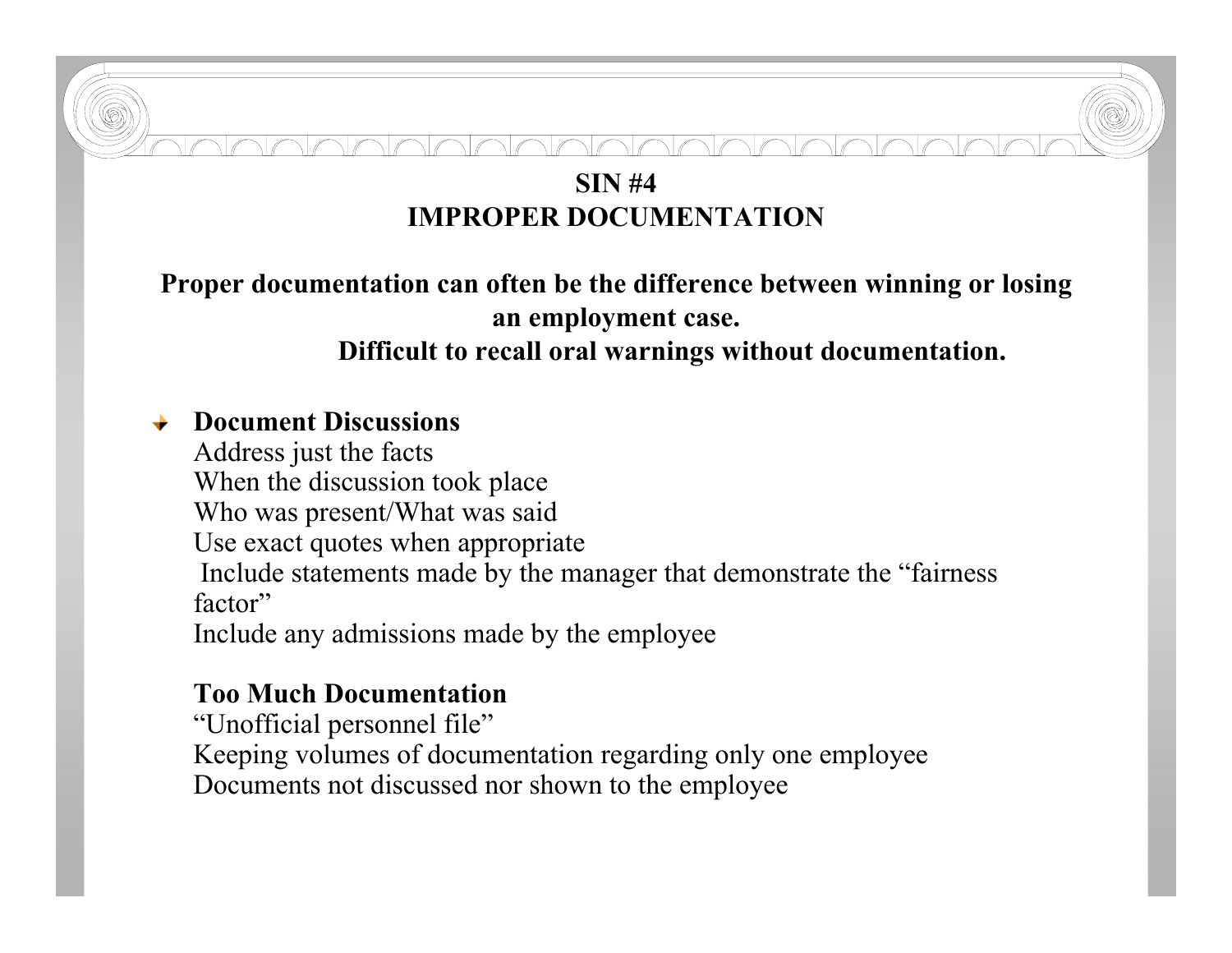# **SIN #5 IGNORING INFORMAL COMPLAINTS**

#### **Informal complaints in the workplace.**

An employee complains to her manager, but insists on confidentiality. Should the manager talk to the employee about whom the complaint has been made? Risk losing the trust of the complaining party?

> Does that pose retaliation risks for the complaining employee? What if the accused denies the conduct? What disciplinary action, if any, should be imposed?

If managers observe inappropriate conduct, need they take action if no one complains?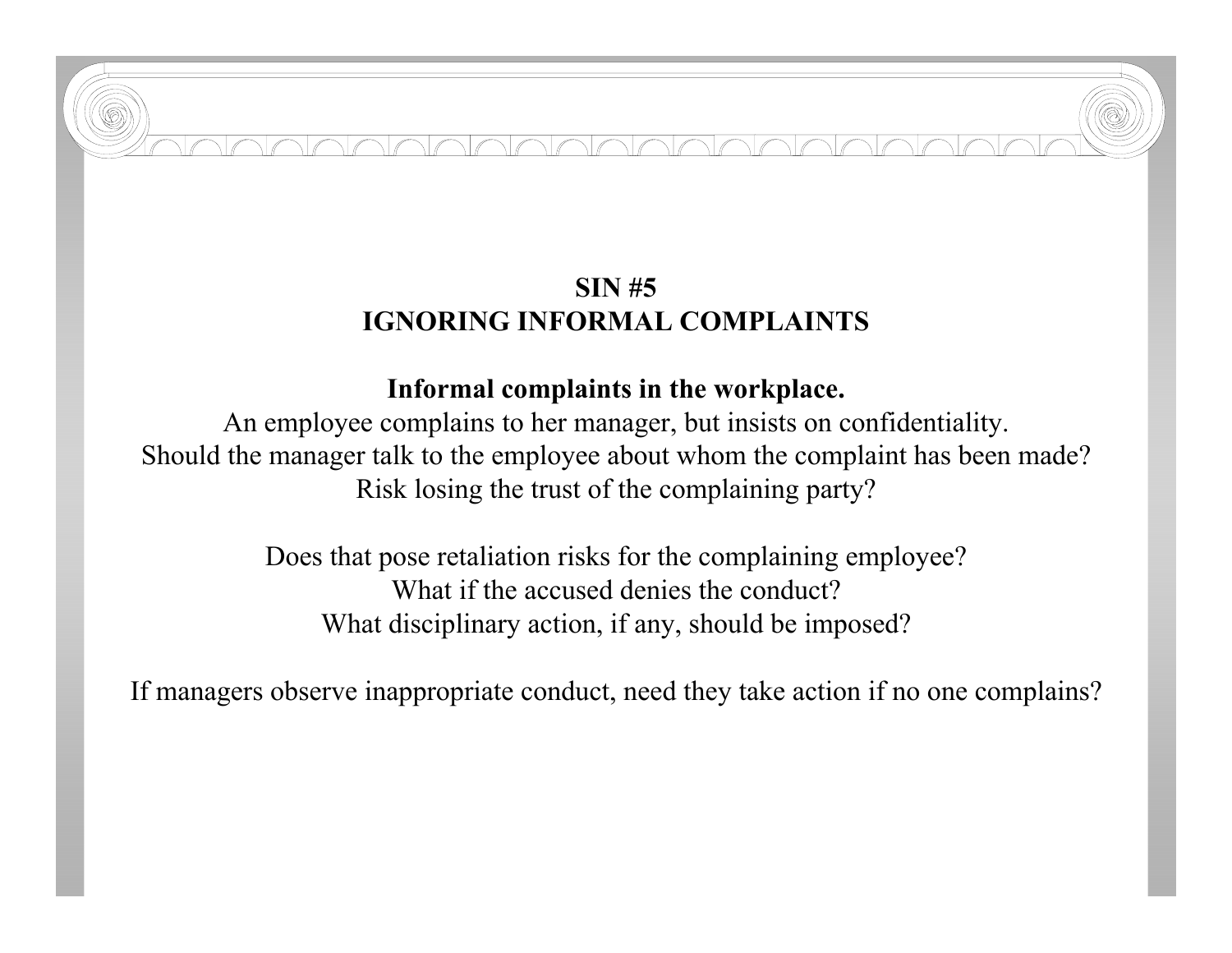#### **SIN #6 MISHANDLING MEDICAL INFORMATION**

**Legal Landmine.**

Know UNM's leave policies.

Get advice from Human Resources, Office of Equal Opportunity or University Counsel. *Family and Medical Leave Act* – strict notice requirements *Workers' Compensation – notice and referral requirements Americans with Disabilities Act*

Maintain separate, confidential medical files for the employees.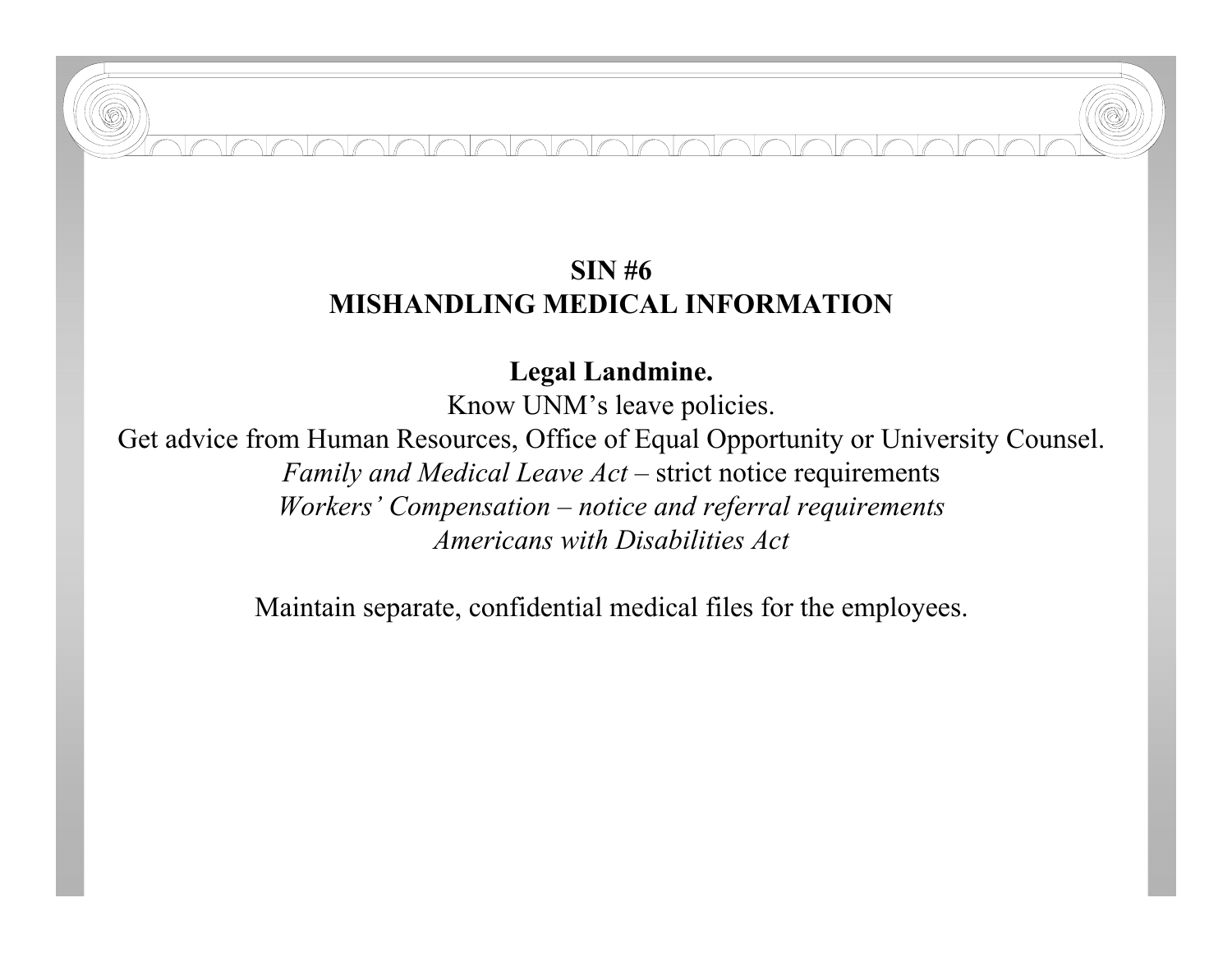#### **SIN #7 RETALIATION**

INNNN

#### **The "Retaliation Trap"**

Even really good managers occasionally fall into the retaliation trap.

Even if the underlying charge of discrimination or mismanagement is found to be without merit, EEOC can make a finding of retaliation.

Employers must be able to manage all employees, even those who have filed charges or engaged in other protected activity.